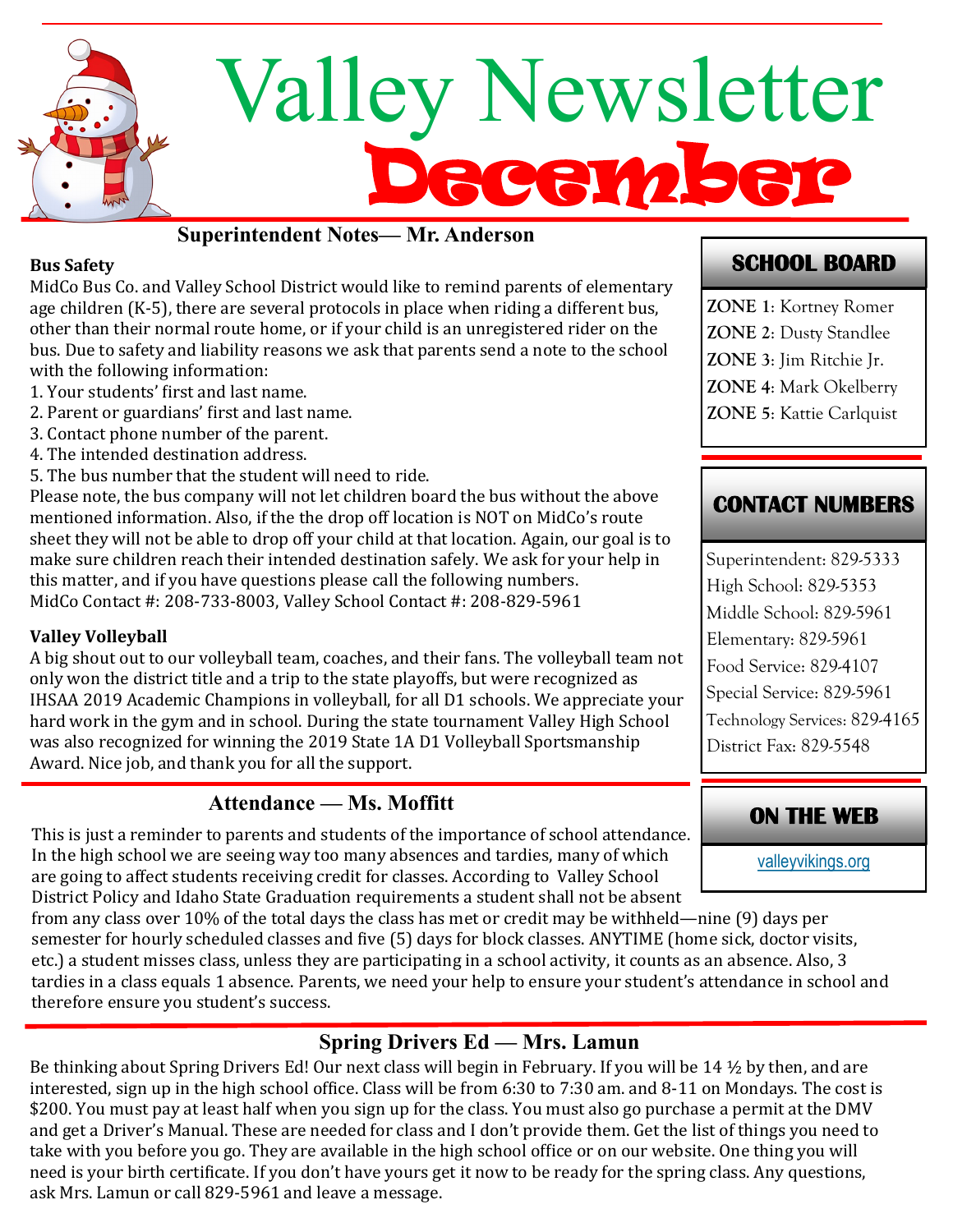#### **The Giving Tree — Mrs. Elorrieta**

**The Giving Tree is READY!!!** FCCLA is helping the Valley Community Helpers collect **new, unwrapped toys**. Money from Trick or Treat for Community Baskets will be used to purchase many of the gifts, but we will need additional donations to meet the need this year. Gift tags for children are on a tree in Room #126 at the school. Take a tag and **purchase a new toy for a child**, then return the unwrapped gift (tag included) to Mrs. Elorrieta's room by Friday, December 6th. You don't need a tag to make a toy donation, just deliver it to the high school or US Bank in Hazelton and it will be matched with a child on the Giving Tree list. These gifts will be given to children from our community through the Valley Community Helpers Christmas Basket initiative. Last year there were 80 children from the Eden-Hazelton community that received gifts. There is also a **canned food drive** being held in the elementary. This is part of the same project. There are many ways to give, including your time on the evening of Friday, December 13th or Saturday morning, December 14th. Please ask for details (Diane Hohnhorst, Carolyn Lee, or Toni Elorrieta) if you are interested in assisting with assembling the baskets. If you have questions, please email Toni at [elorrieta@valley262.org.](mailto:elorrieta@valley262.org) Finally, a special shout out to those that donated money through the Trick or Treat initiative. We had some BIG DONORS and we appreciate the generosity of our community members. THANK YOU for participating in the "Gift of Giving".

#### **College and Career Prep — Mrs. Elorrieta**

Reminder: Individuals attending college next year should complete the Free Application for Federal Student Aid (FAFSA). Priority deadlines are quickly approaching. Remind students to get a jump start on scholarships! Did you know that there are many scholarships available for students in lower grades in addition to those for graduating seniors? Please join me for a question and answer session about FAFSA, financial aid, and scholarships on Monday, December 16 at 6:00 pm in Room #126. All parents in the Valley School District are invited to attend but the information will be most pertinent for parents of students in grades 8 - 12. If you can't make it to the meeting but have questions, please email me at elorrieta@valley262.org. I am available to meet with students and families individually in the evening or during the weekend. Opportunity for adult learners: The state of Idaho offers postsecondary scholarship valued at up to \$3,500 per year and is renewable for four years. Last year, 100% of the qualified applicants received the scholarship because of a lack of applicants. For details, please contact Toni Elorrieta or visit

[https://boardofed.idaho.gov/scholarships/idaho](https://boardofed.idaho.gov/scholarships/idaho-opportunity-scholarship-for-adult-learners/)-opportunity-scholarship-for-adult-learners/

#### **Music Notes — Mr. Eiler**

Greetings from the Music Department! Please mark your calendars for our holiday concerts. On December 19th, the bands will present their annual Holiday Celebration at 7:00pm. The elementary will present their holiday concert on December 20th at 10:00am. As always parents may take their children home after the elementary concert. Thank you so much for supporting the Valley Music Department!

#### **Book Fair — Mrs. Hunter**

I would like to thank everyone for their patronage at the Valley School Book Fair in November. As always, proceeds from the book fair go towards materials in your library. Thank you!

**Valley Newsletter**